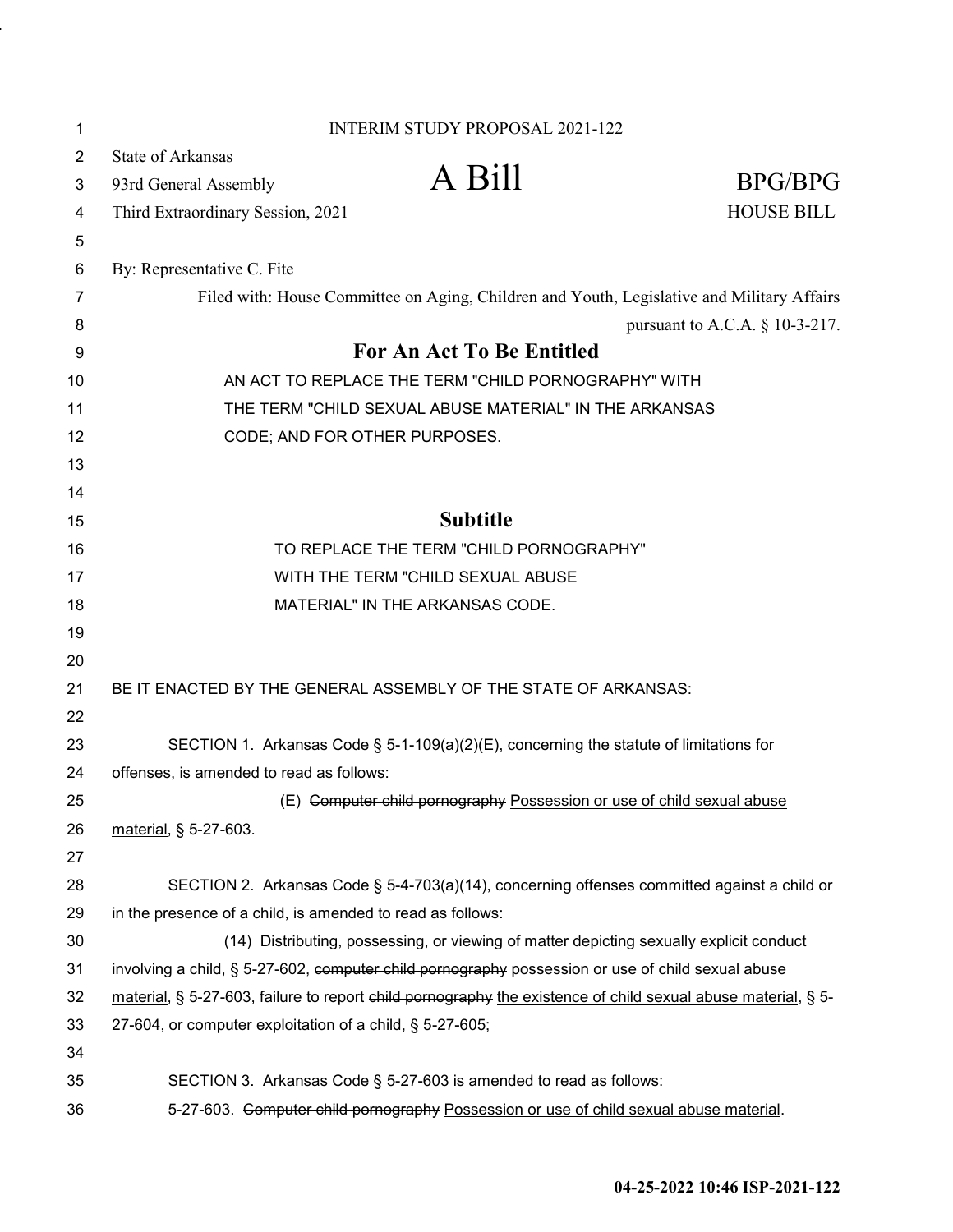(a) A person commits computer child pornography possession or use of child sexual abuse material if the person knowingly: (1) Compiles, enters into, or transmits by means of computer, makes, prints, publishes, or reproduces by other computerized means, knowingly causes or allows to be entered into or transmitted by means of computer or buys, sells, receives, exchanges, or disseminates any notice, statement, or advertisement or any child's name, telephone number, place of residence, physical characteristics, or other descriptive or identifying information for purposes of facilitating, encouraging, offering, or soliciting sexually explicit conduct of or with any child or another individual believed by the person to be a child, or the visual depiction of the conduct; or 10 (2) Utilizes a computer an online computer service, Internet internet service, or local bulletin board service to seduce, solicit, lure, or entice or attempt to seduce, solicit, lure, or entice a child or another individual believed by the person to be a child, to engage in sexually explicit conduct. 13 (b) Computer child pornography Possession or use of child sexual abuse material is a Class B felony. SECTION 4. Arkansas Code § 5-27-604 is amended to read as follows: 17 5-27-604. Failure to report computer child pornography existence of child sexual abuse material. 18 (a) A person commits failure to report computer child pornography existence of child sexual abuse material if the person: 20 (1) Is the owner, operator, or employee of a computer an online computer service, 21 Internet internet service, or bulletin board service; and (2) Knowingly fails to notify a law enforcement official that a subscriber is using the 23 computer online computer service, Internet internet service, or bulletin board service to commit a violation of § 5-27-603. 25 (b) Failure to report computer child pornography existence of child sexual abuse material is a Class A misdemeanor. SECTION 5. Arkansas Code § 6-17-410(c)(24), concerning the licensure for elementary and secondary education, is amended to read as follows: (24) Computer child pornography Possession or use of child sexual abuse material as prohibited in § 5-27-603; SECTION 6. Arkansas Code § 6-17-414(b)(24), concerning the licensure for elementary and secondary education, is amended to read as follows: 35 (24) Computer child pornography Possession or use of child sexual abuse material as prohibited in § 5-27-603;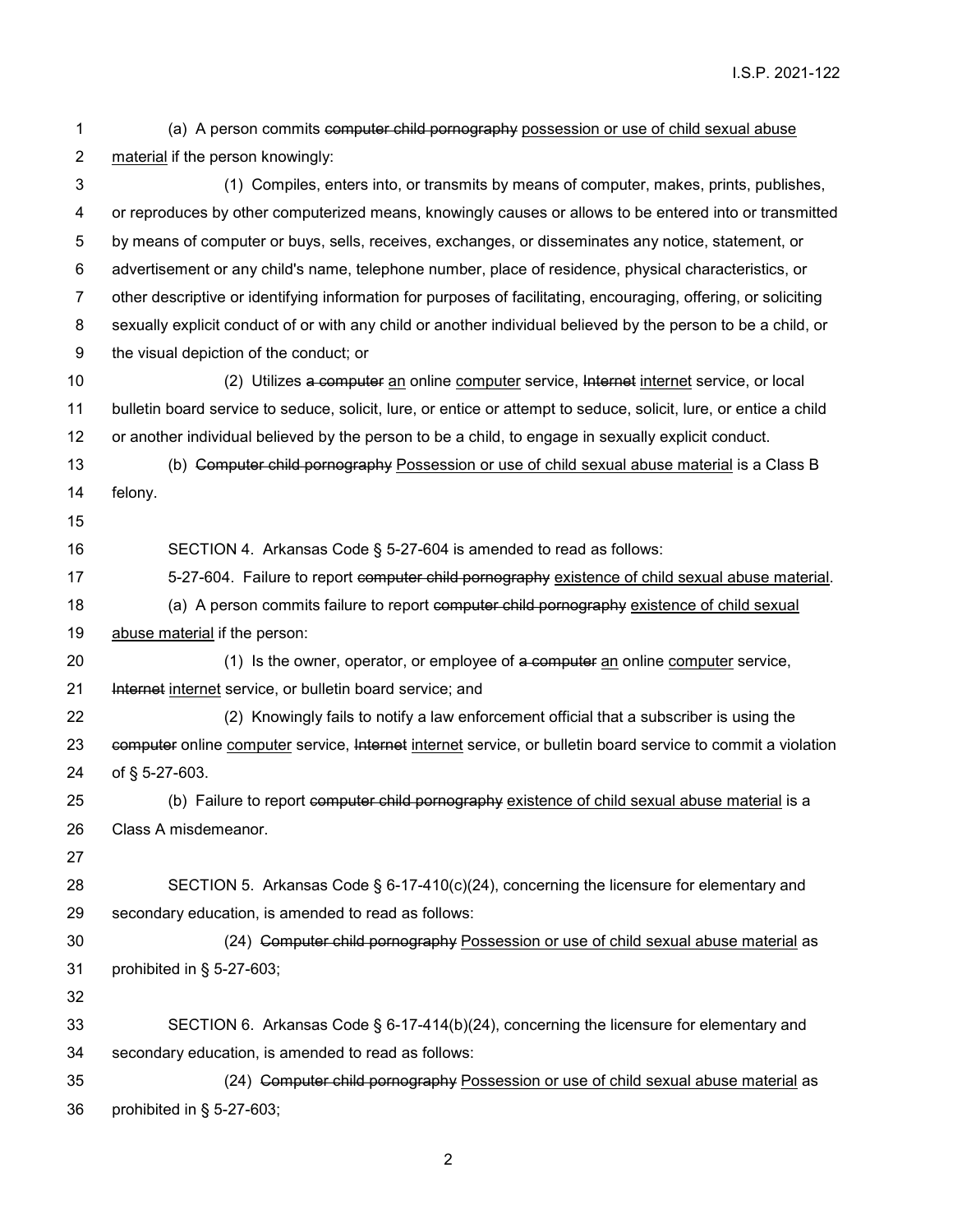I.S.P. 2021-122

| 1              |                                                                                                                      |  |  |
|----------------|----------------------------------------------------------------------------------------------------------------------|--|--|
| $\overline{2}$ | SECTION 7. Arkansas Code § 12-12-104(f)(2)(L), concerning the definition of "sex offense", is                        |  |  |
| 3              | amended to read as follows:                                                                                          |  |  |
| 4              | (L) Computer child pornography Possession or use of child sexual abuse                                               |  |  |
| 5              | material, § 5-27-603;                                                                                                |  |  |
| 6              |                                                                                                                      |  |  |
| 7              | SECTION 8. Arkansas Code § 12-12-903(13)(A)(i)(t), concerning the Sex Offender Registration                          |  |  |
| 8              | Act of 1997, is amended to read as follows:                                                                          |  |  |
| 9              | (t) Computer child pornography Possession or use of child                                                            |  |  |
| 10             | sexual abuse material, § 5-27-603;                                                                                   |  |  |
| 11             |                                                                                                                      |  |  |
| 12             | SECTION 9. Arkansas Code § 16-90-1101(6)(L), concerning the definition of "sex offense", is                          |  |  |
| 13             | amended to read as follows:                                                                                          |  |  |
| 14             | (L) Computer child pornography Possession or use of child sexual abuse                                               |  |  |
| 15             | material, § 5-27-603;                                                                                                |  |  |
| 16             |                                                                                                                      |  |  |
| 17             | SECTION 10. Arkansas Code § 17-3-102(a)(25), concerning license restrictions based on                                |  |  |
| 18             | criminal records, is amended to read as follows:                                                                     |  |  |
| 19             | (25) Computer child pornography Possession or use of child sexual abuse material as                                  |  |  |
| 20             | prohibited in $\S$ 5-27-603;                                                                                         |  |  |
| 21             |                                                                                                                      |  |  |
| 22             | SECTION 11. Arkansas Code § 18-16-112(a)(4)(A)(xix), concerning the definition of "sex crime",                       |  |  |
| 23             | is amended to read as follows:                                                                                       |  |  |
| 24             | (xix) Computer child pornography Possession or use of child sexual                                                   |  |  |
| 25             | abuse material, § 5-27-603;                                                                                          |  |  |
| 26             |                                                                                                                      |  |  |
| 27             | SECTION 12. Arkansas Code § 20-13-1106(a)(1)(GG), concerning disqualifying offenses for                              |  |  |
| 28             | emergency medical services, is amended to read as follows:                                                           |  |  |
| 29             | (GG) Computer child pornography Possession or use of child sexual abuse                                              |  |  |
| 30             | material as prohibited in § 5-27-603;                                                                                |  |  |
| 31             |                                                                                                                      |  |  |
| 32             | SECTION 13. Arkansas Code § 21-15-102(f)(31), concerning criminal background checks, is                              |  |  |
| 33<br>34       | amended to read as follows:                                                                                          |  |  |
| 35             | (31) Computer child pornography Possession or use of child sexual abuse material, as<br>prohibited in $\S$ 5-27-603; |  |  |
| 36             |                                                                                                                      |  |  |
|                |                                                                                                                      |  |  |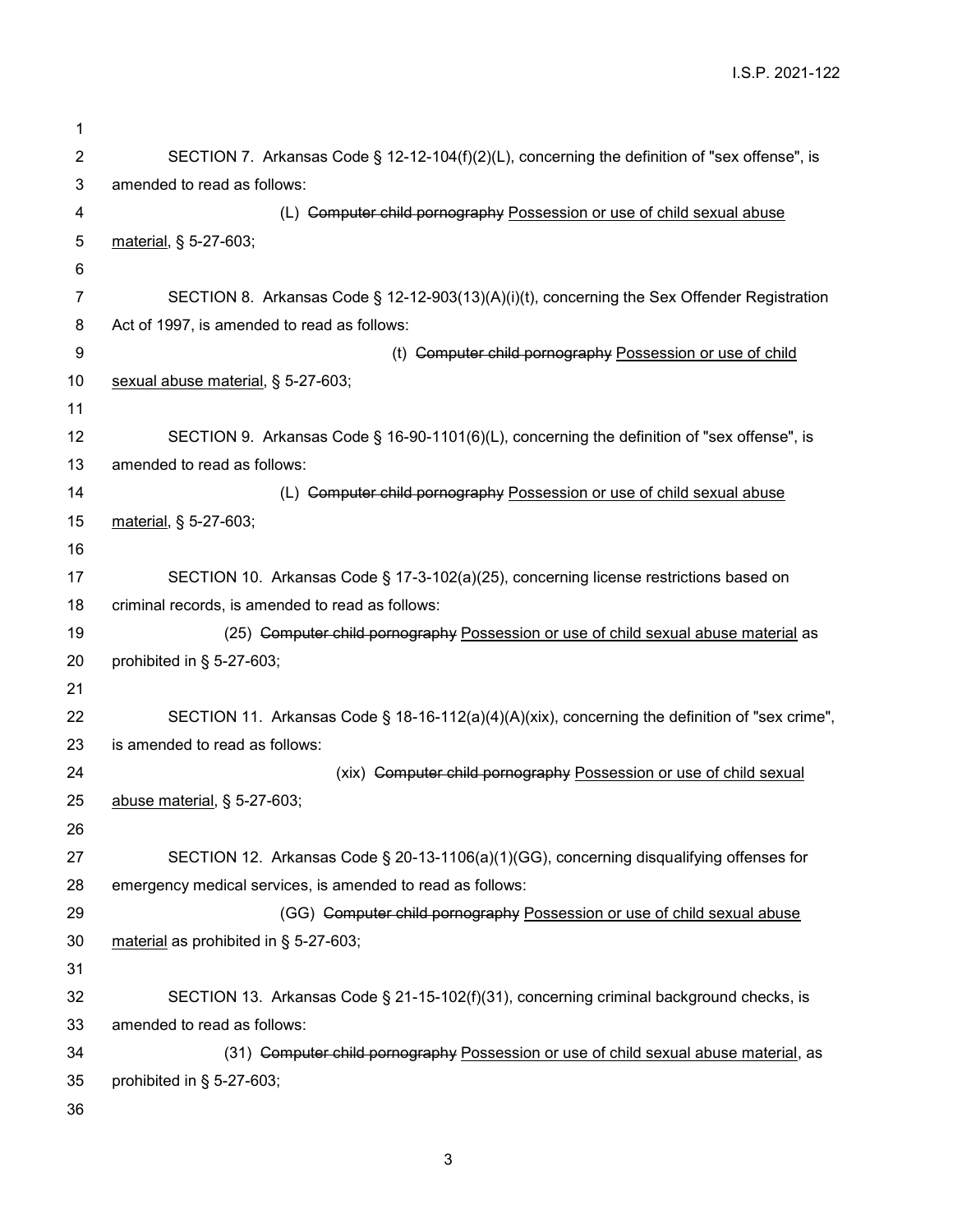| 1              | SECTION 14. Arkansas Code § 21-15-103(g)(31), concerning criminal background checks, is     |
|----------------|---------------------------------------------------------------------------------------------|
| $\overline{c}$ | amended to read as follows:                                                                 |
| 3              | (31) Computer child pornography Possession or use of child sexual abuse material, as        |
| 4              | prohibited in § 5-27-603;                                                                   |
| 5              |                                                                                             |
| 6              | SECTION 15. Arkansas Code § 21-15-104(c)(18), concerning a waiver of exclusion or discharge |
| $\overline{7}$ | requirement for persons in designated positions, is amended to read as follows:             |
| 8              | (18) Computer child pornography Possession or use of child sexual abuse material, § 5-      |
| 9              | 27-603;                                                                                     |
| 10             |                                                                                             |
| 11             |                                                                                             |
| 12             | Referred by Representative C. Fite                                                          |
| 13             | Prepared by: BPG/BPG                                                                        |
| 14             |                                                                                             |
| 15             |                                                                                             |
| 16             |                                                                                             |
| 17             |                                                                                             |
| 18             |                                                                                             |
| 19             |                                                                                             |
| 20             |                                                                                             |
| 21             |                                                                                             |
| 22             |                                                                                             |
| 23             |                                                                                             |
| 24             |                                                                                             |
| 25             |                                                                                             |
| 26             |                                                                                             |
| 27             |                                                                                             |
| 28             |                                                                                             |
| 29<br>30       |                                                                                             |
| 31             | Prepared by: BPG/BPG                                                                        |
| 32             |                                                                                             |
| 33             |                                                                                             |
| 34             |                                                                                             |
| 35             |                                                                                             |
| 36             |                                                                                             |
|                |                                                                                             |